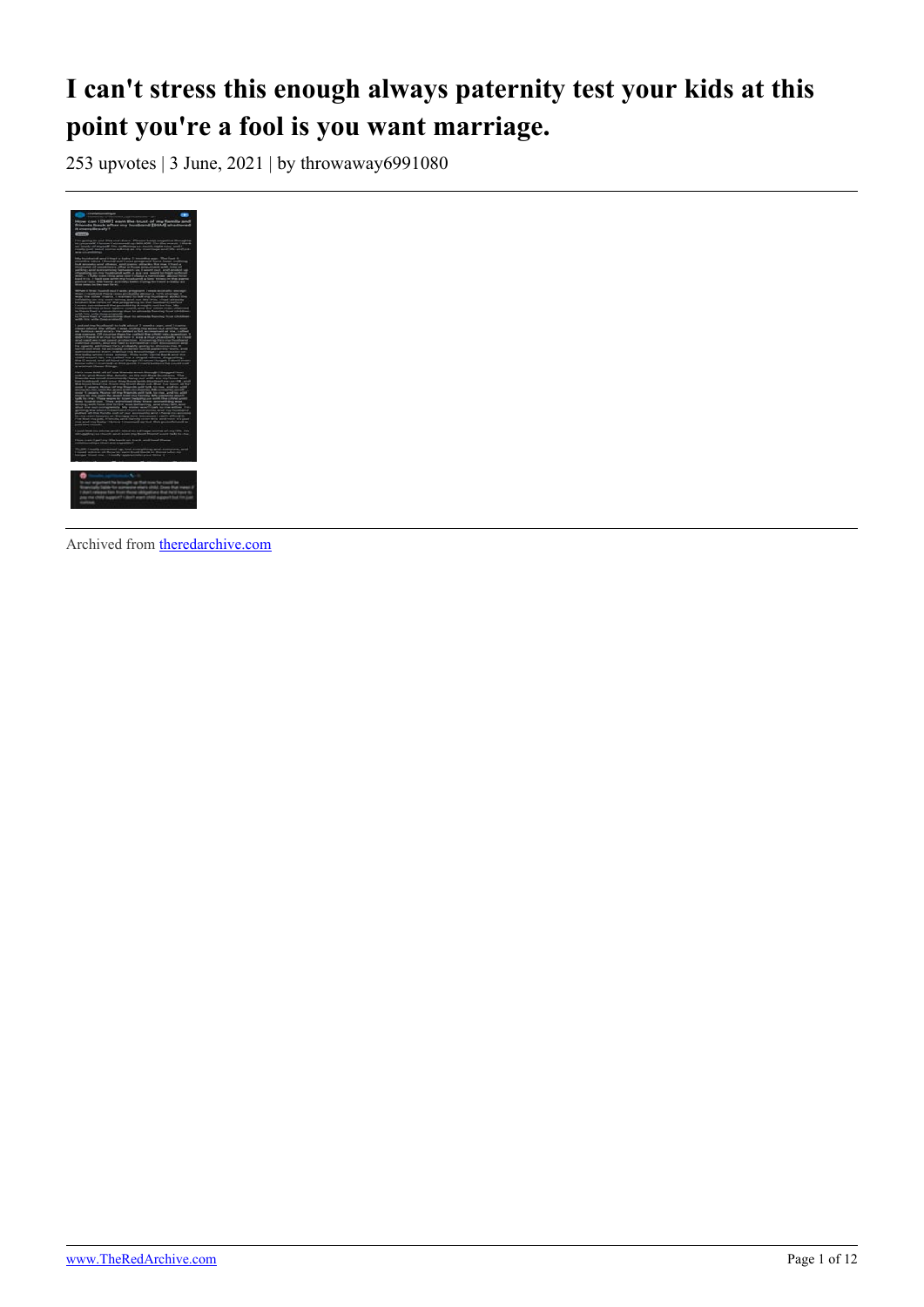# **Comments**

```
ProfessorSicario • 152 points • 3 June, 2021 06:41 AM
And that kid is gonna grow up to be a 3rd party bastard and it wouldn't even be his fault. Fucked up indeed.
   SuperFunnyPipe • 142 points • 3 June, 2021 07:03 AM
   Dont you like how in all these infidelity incidents, women never once show any empathy towards the child
   they just screwed over for life.
   Having a nuclear family is the no.1 factor in predicting success of a person.
      GlibSlob • 56 points • 3 June, 2021 11:40 AM*
      They never show any empathy or remorse for anyone, ever - for any reason. The only person they feel
      bad about is themselves and lamenting all the nice things they can't exploit anymore.
      Its like a mountain lion crying "I chipped a nail while slowly torturing that deer to death! Doesn't the deer
      realize how bad that made me feel? Nobody understands my pain!"
         [deleted] 3 June, 2021 03:11 PM
         [removed]
             [deleted] 4 June, 2021 02:12 AM
            [removed]
            [deleted] 4 June, 2021 03:22 AM
             [removed]
      MSP Generalist • 13 points • 3 June, 2021 04:04 PM
         women never once show any empathy
      Period.
         EndTimesDestroyer • 9 points • 3 June, 2021 06:02 PM
            Period
         Then it's usually antipathy
   AncientMGTOWWISDOM • 37 points • 3 June, 2021 07:05 AM
   its never been a kids fault to be born a bastard, but they have always been treated like a bastard at the end of
   the day. There is a difference between a child being born from the marriage bed, and blessed by god, then
   one whose born from lust and shame. Without a father, the kid usually doesnt learn about masculinity and
   honor, being raised by a single mother, therefore as a general rule, Bastards are not to be trusted, for they're
```
[MDFMK](https://old.reddit.com/user/MDFMK) • 13 points • 3 June, 2021 02:18 PM

True but funny how old fashion shamming and shunning is so effective eh and why every legal and social outcome has been pushed by feminism to remove them. Almost as if consequences rained down such as this

traitorous nature.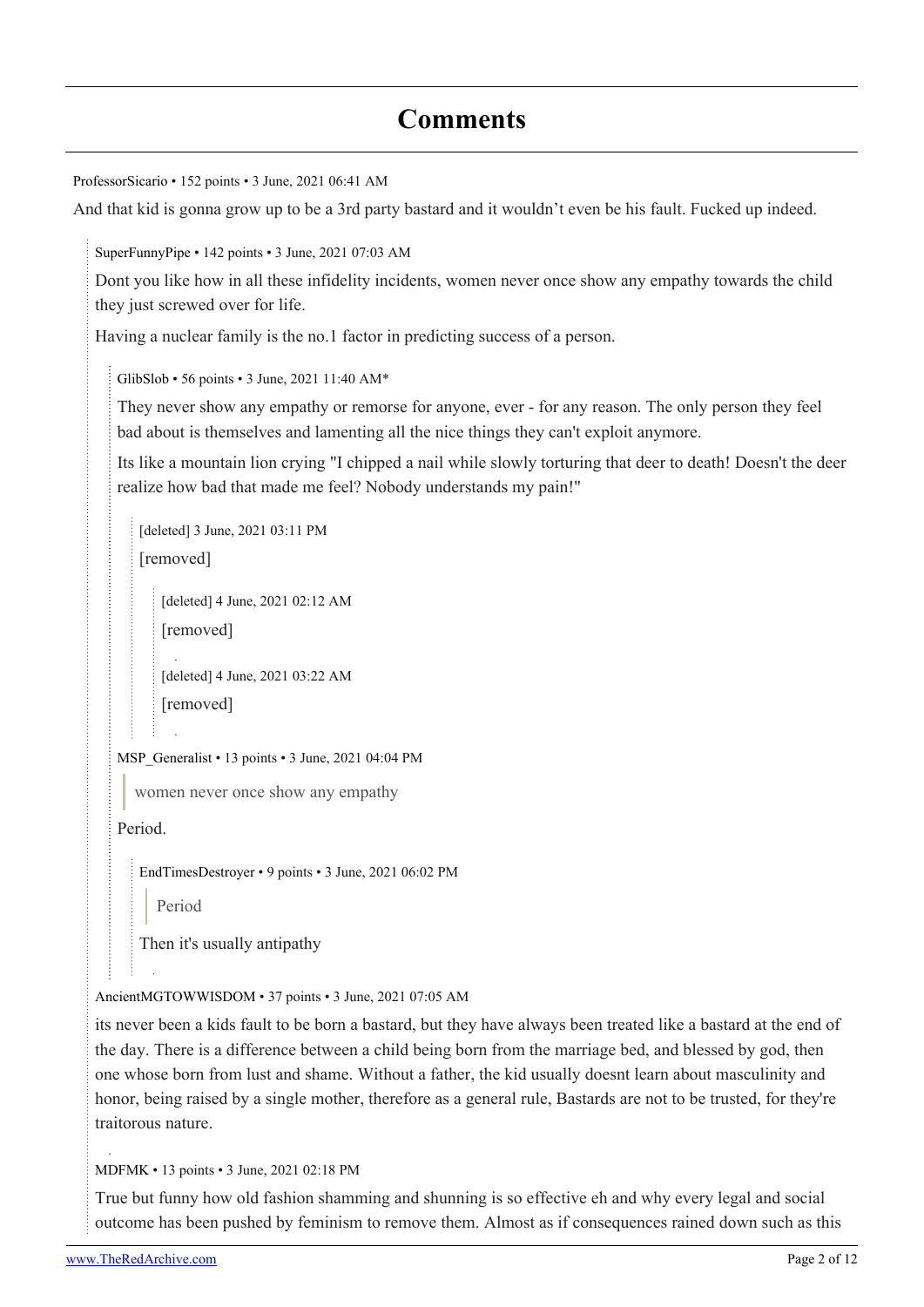as a social norm the risk to reward Benefits would stop some women from engaging in such actions. If someone with balls enough could push through something to confirm paternity before a birth certificate was issued a lot of these story's wouldn't happen and when they did their would be immediate consequences and accountability.

Note I only said some awalt would still be widespread but at least it could be a catalyst for real social change.

silly birb • 115 points • 3 June, 2021 07:16 AM

Funny how they ask the husband for child support and not the affair partner that is actually the father

[mariof135](https://old.reddit.com/user/mariof135) • 76 points • 3 June, 2021 08:20 AM

Of course, she doesn't want to offend the affair partner after the affair partner donated his genes.

Wealthy and Stealthy • 43 points • 3 June, 2021 10:49 AM

Chad has no money.

Noodels I Slipped • 3 points • 4 June, 2021 11:17 AM

no money for child support that is. Probably since it's all invested in XMR like he should've.

[aknabi](https://old.reddit.com/user/aknabi) • 9 points • 3 June, 2021 02:29 PM

Gotta see the financial statements and credit reports of both… then we can find who to extort cash and prizes from

[deleted] 3 June, 2021 09:03 AM

[deleted]

silly birb • 28 points • 3 June, 2021 11:12 AM

I doubt the guy will have to pay for a child that he never signed up as his own.

It's different when the wife hides it, the husband signs up the birth certificate and from that momen he becomes legally responsable for the child.

That's why women are all against mandatory paternity test at birth before signing the birth certificate.

[pkarlmann](https://old.reddit.com/user/pkarlmann) • 3 points • 3 June, 2021 05:20 PM

I don't know where they are from, but in the Western world it is the norm that the Husband is automatically registered as the father no matter what. In some US states women can also name anyone as the father even if not married...

[deleted] 3 June, 2021 07:59 PM

[deleted]

silly birb • 5 points • 3 June, 2021 09:30 PM

women are driven by the "fear of missing out"

```
EnthusiasticPanic • 105 points • 3 June, 2021 08:42 AM
Translated from Womanese for TLDR:
```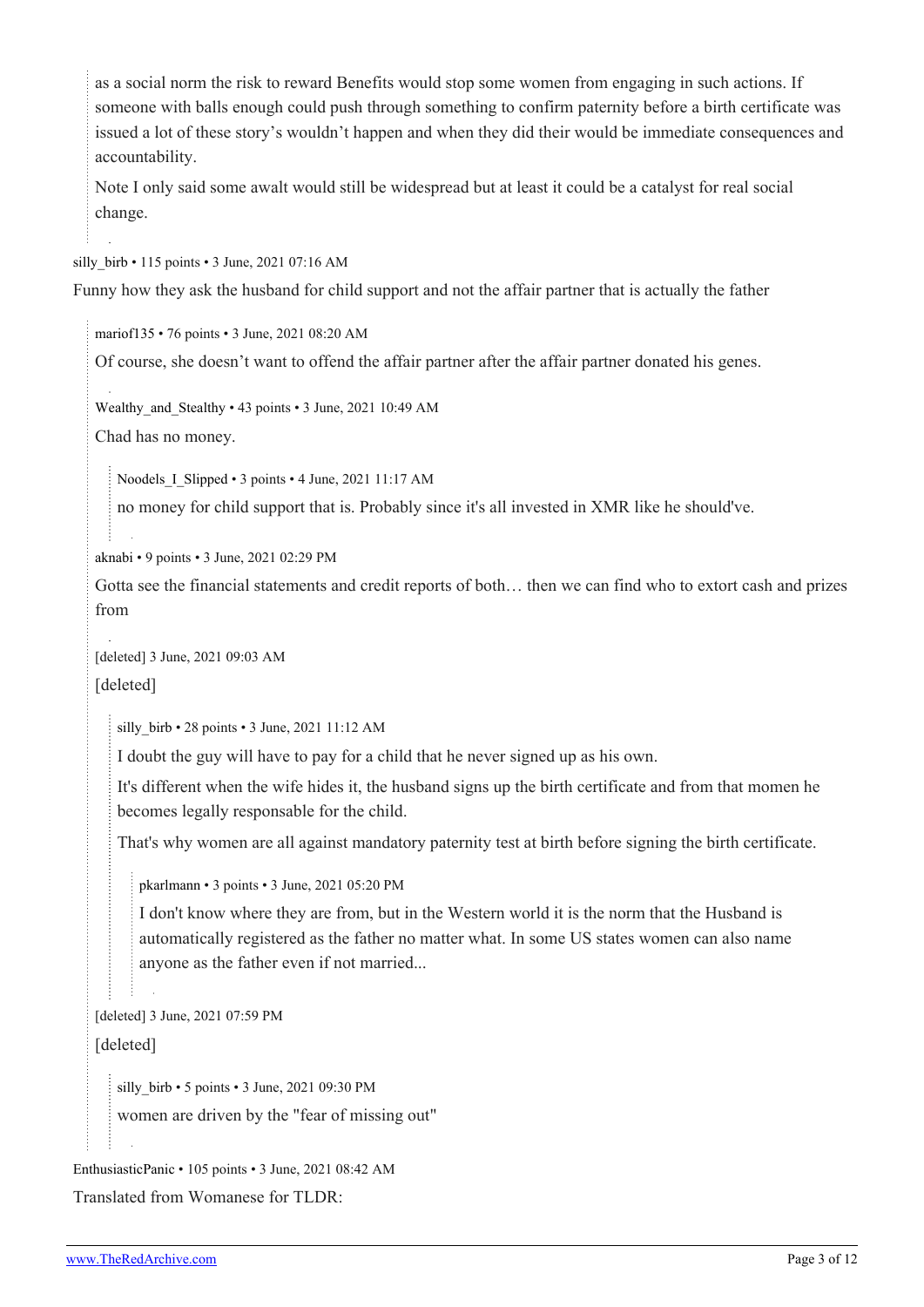"I had an affair baby, don't judge me. Now how do I keep my ATM from leaving?"

[Bosurd](https://old.reddit.com/user/Bosurd) • 8 points • 3 June, 2021 04:46 PM Lol we need to tldr all these posts. [RobACE88](https://old.reddit.com/user/RobACE88) • 1 point • 5 June, 2021 10:02 PM Hmm I'd change a little how do I keep people from seeing what I am and can I further screw over ex husband

[coloradocaniac](https://old.reddit.com/user/coloradocaniac) • 94 points • 3 June, 2021 06:35 AM

Disgusting.

[MGTOWayoflife](https://old.reddit.com/user/MGTOWayoflife) • 63 points • 3 June, 2021 09:22 AM Strong and independent.

[coloradocaniac](https://old.reddit.com/user/coloradocaniac) • 40 points • 3 June, 2021 09:24 AM

They legitimately want us to not care if we get cheated on or when they abandon us. Or rob us through court.

[MGTOWayoflife](https://old.reddit.com/user/MGTOWayoflife) • 32 points • 3 June, 2021 09:48 AM

Stunning and brave.

[QuickDrawDinoHunter](https://old.reddit.com/user/QuickDrawDinoHunter) • 10 points • 3 June, 2021 03:13 PM She was the "victim"

[SilkySullivan](https://old.reddit.com/user/SilkySullivan) • 79 points • 3 June, 2021 06:55 AM

Man, damn that husband for shattering all the trust with her family. It was never her fault at all, she even said the baby was his. Why would he do this?

Wealthy and Stealthy • 47 points • 3 June, 2021 10:45 AM

Her husband is a hateful misogynist, toxic scrotum, patriarchal swine. That's why. /s

How dare he be upset with his wife having sex with other man / bearing other's man child? How dare he to show her the world of consequences? /s

Women's actions are not to be questioned, nor have consequences. /s

[henrysmyagent](https://old.reddit.com/user/henrysmyagent) • 25 points • 3 June, 2021 01:47 PM

And he dared to call her the c-word? Just because she betrayed him and tried to pass off another man's baby as his?

[CyberSmith34](https://old.reddit.com/user/CyberSmith34) • 63 points • 3 June, 2021 07:16 AM

Solipsism galore, gets butthurt because her ex calls a whore a whore, then thinks people ostracize her because they want to punish her, not because they just don't want to have filth in their lives.

[felafelsmoke](https://old.reddit.com/user/felafelsmoke) • 53 points • 3 June, 2021 08:43 AM

She can't believe he would call a woman names  $\Box \Box \Box$  he couldn't believe she would have a CHILD with someone else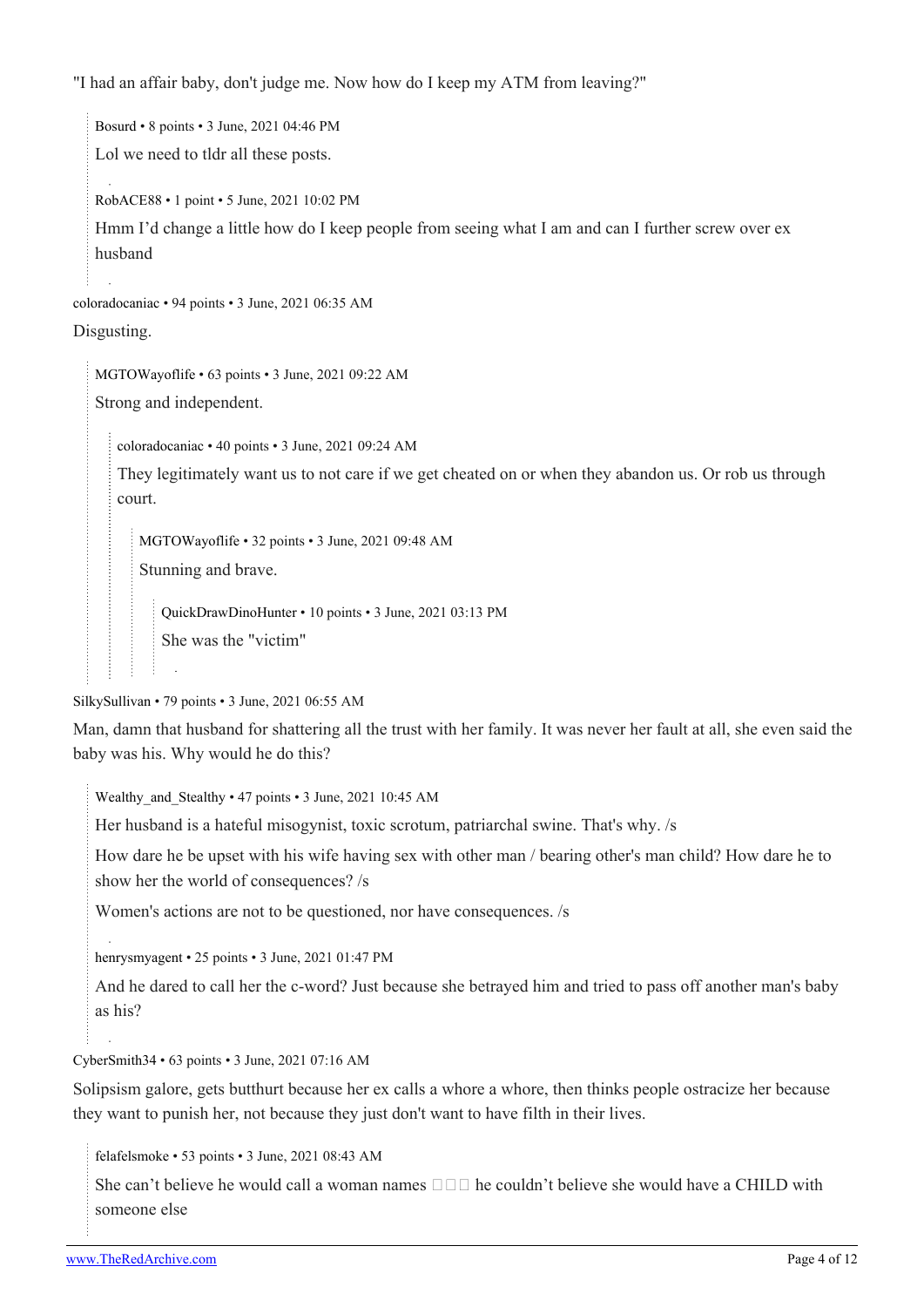[nosafeword1000](https://old.reddit.com/user/nosafeword1000) • 34 points • 3 June, 2021 11:35 AM

WhY iS hE sO aNgRy??????

[QuickDrawDinoHunter](https://old.reddit.com/user/QuickDrawDinoHunter) • 11 points • 3 June, 2021 03:21 PM Surprised Pikachu face

[The-truth-hurts1](https://old.reddit.com/user/The-truth-hurts1) • 49 points • 3 June, 2021 10:51 AM

It never ceases to amaze me how many women have "one" moment of weakness and fall pregnant.. it's ALWAYS once.. what are the odds that they just happen to get pregnant in that small window of time, when they can get pregnant, and it just so happens its that one time that she just happened to let some guy, she only just met, because whatever, and of course he just happened to shoot his load in her as they, insert reason, weren't taking precautions.. and then after that fail to take any other measures .. and what do you know.. she's pregnant ... its quite an unbelievable story that you seem to hear again and again..

[justthinkingabout1](https://old.reddit.com/user/justthinkingabout1) • 25 points • 3 June, 2021 11:20 AM

100%, it's all bs.

[alienmuseum](https://old.reddit.com/user/alienmuseum) • 24 points • 3 June, 2021 02:42 PM

She only counts the one time where she got knocked up. All the other fuck sessions with her side guy were just for practice.

[Okayokayokay9999](https://old.reddit.com/user/Okayokayokay9999) • 2 points • 5 June, 2021 05:27 PM

Indeed - can't even use birth control. Really disgusting.

[sicima](https://old.reddit.com/user/sicima) • 43 points • 3 June, 2021 09:34 AM

I don't know who I married at this point.

Really? She doesn't even realize how contradictory she is.

[Ody\\_ssey](https://old.reddit.com/user/Ody_ssey) • 40 points • 3 June, 2021 07:56 AM

What a happy ending. Sad, the baby will suffer because of her. Part 2 of the story will be when she will expose baby's father to his family. That guy will end up paying child support for 5 kids. Play stupid games, win stupid prizes.

[throwaway6991080\[](https://old.reddit.com/user/throwaway6991080)[S\]](https://theredarchive.com/r/MGTOW/comments/nr6qxl/i_cant_stress_this_enough_always_paternity_test/) • 18 points • 3 June, 2021 07:57 AM

She's trying to avoid that by chasing her ex husband for child support

[KucklePuff](https://old.reddit.com/user/KucklePuff) • 27 points • 3 June, 2021 08:43 AM

I've a lot to say and not the patience to type it. So I'll just say she's an disgusting person who deserves nothing of the redemption she seeks.

[Ahielia](https://old.reddit.com/user/Ahielia) • 27 points • 3 June, 2021 11:31 AM

"I don't want child support I'm just curious"

...Yeah right.

[throwaway6991080\[](https://old.reddit.com/user/throwaway6991080)[S\]](https://theredarchive.com/r/MGTOW/comments/nr6qxl/i_cant_stress_this_enough_always_paternity_test/) • 6 points • 3 June, 2021 10:42 PM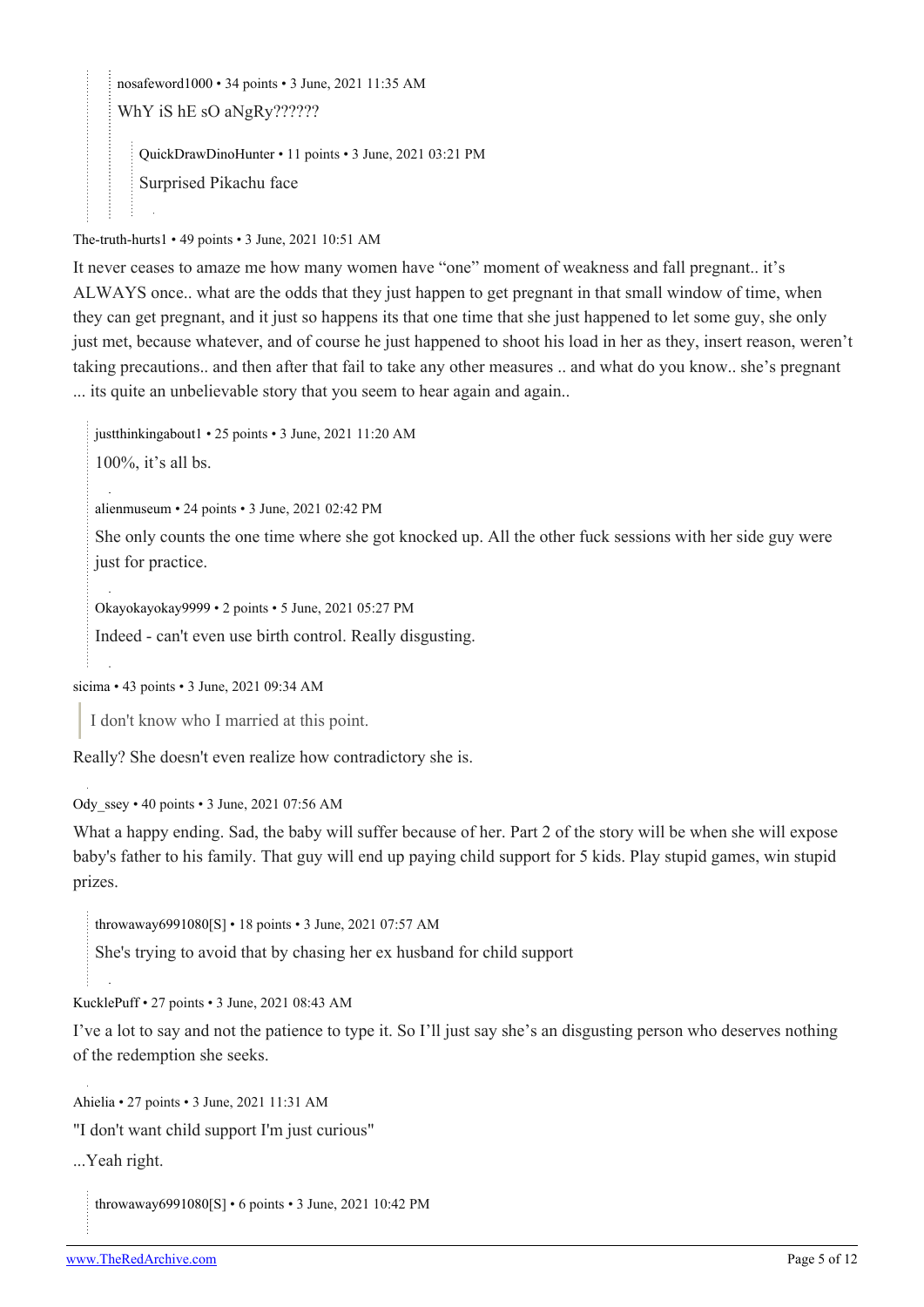She's updated to say she does want child support she's a mess.

[throwaway2233432](https://old.reddit.com/user/throwaway2233432) • 23 points • 3 June, 2021 10:08 AM

A moment of weakness, right. Many moments of weakness over a long time period.

Get those court filings going. In a lot of states you have 1 year to contest paternity.

[sicrm](https://old.reddit.com/user/sicrm) • 23 points • 3 June, 2021 03:04 PM

it gets better.

I should say that he didn't take all of it. I exaggerated a bit on that. We had an account with about \$50,000 in it, and he removed \$45000 which leaves me not even enough to move to a new place or figure it out.. We have a prenup which states I get my contributions and he gets his in the event of a divorce because he had some rental property and our home before marriage.. I make about \$25k a year and he makes about \$250k a year.

she would've been set to never work, but tingles strikes again.

[deleted] 3 June, 2021 08:05 PM [deleted]

[Silent-Gur-1418](https://old.reddit.com/user/Silent-Gur-1418) • 5 points • 4 June, 2021 12:06 AM

When you don't have to put any real effort in you don't develop a sense of what actual value is.

[Smartcom5](https://old.reddit.com/user/Smartcom5) • 1 point • 6 June, 2021 01:42 PM

Yup … **Woman:** Live a Life Level Light – just to still f–ck it up.

In sharp contrast to this are husbands … Hire up, hard-working heroes throughout hours, hurry up to get a hoe — Pardon me, *proper Garden-Tool* – just to get humiliated in hindsight.

[AyyGitThatHeatOnMe](https://old.reddit.com/user/AyyGitThatHeatOnMe) • 21 points • 3 June, 2021 01:45 PM

*Man and woman: Have one argument.*

*Woman: Deliberately goes out and cheats with a guy she kept in the background for that exact purpose, without protection, without getting Plan B. Tells her husband that the baby is his.*

*Man: Finally learns about it and confronts her, furious. Tells their friends and family the truth.*

*Woman: "My husband mercilessly shattered the trust of my family! After the paternity test came back negative, he called me so many names. I don't even know who I married! How can he call a woman these things?"*

Disgusting, abusive, narcissistic, and evil. This is nothing less than pure evil. Tired of pretending it's anything less.

Babaji ki booti • 19 points • 3 June, 2021 08:20 AM

Future is "ONLY FANS" and child support from husband. Thats how she will milk every ounce of decency from her ex husband.

But smart move on the husband to get the paternity test even though she said used condoms.

[Smartcom5](https://old.reddit.com/user/Smartcom5) • 1 point • 6 June, 2021 01:45 PM

-------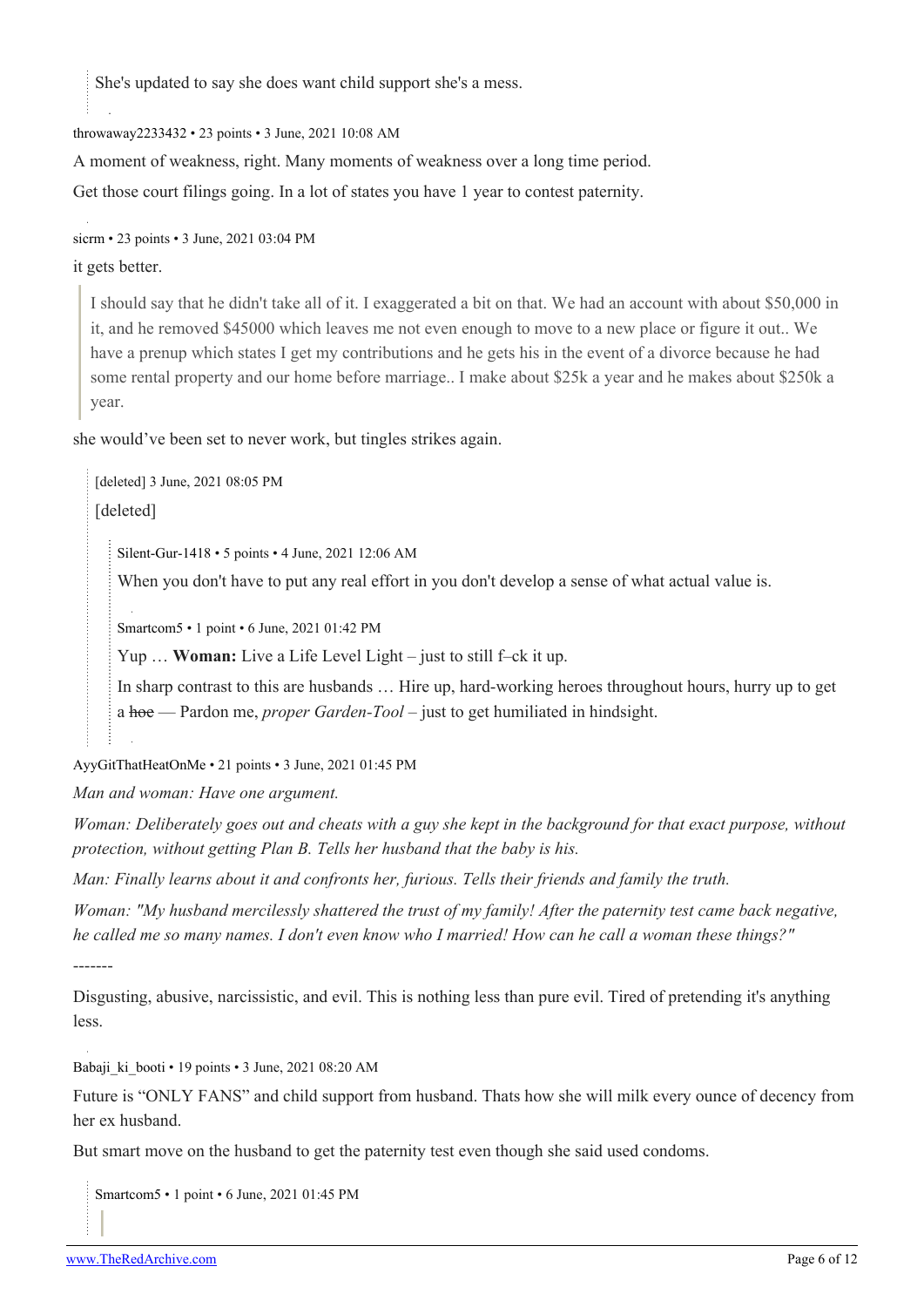But smart move on the husband to get the paternity test even though she said used condoms.

Remember that the two most told lies of w0men are 1) the child is yours, and 2) I'm on the pill.

## [Stahlboden](https://old.reddit.com/user/Stahlboden) • 17 points • 3 June, 2021 11:09 AM\*

after my husband shattered it (trust) mercilessly

I don't know who i married, i never thought he could call a woman those things.

I got fired, nobody talks to me, i get it, I'm guilty or something, but that's, like, too much

[sbh1987](https://old.reddit.com/user/sbh1987) • 16 points • 3 June, 2021 08:22 AM

Total jackpot for her? Just ask for alimony and child support?

In most countries, the child counts as her ex-husband's and is entitled to inheritance and child support from him, even though he had nothing to do with genetically producing it.

[1500minus12](https://old.reddit.com/user/1500minus12) • 6 points • 3 June, 2021 12:00 PM

Plus he took all their money out of their accounts. Take half and fight for the rest later they'll use that against him now coz muh lawyer funds and shit

[Film2021](https://old.reddit.com/user/Film2021) • 15 points • 3 June, 2021 01:50 PM

"How could he call me those naammmeeess?"

"...after MY HUSBAND shattered it..." notice how she takes zero accountability for the consequences of her actions, even in the title of her post.

[Smartcom5](https://old.reddit.com/user/Smartcom5) • 1 point • 6 June, 2021 01:54 PM

[…] notice how she takes **zero accountability** for the consequences of her actions, even in the title of her post.

Dude, are you serious here? *No-one* ever managed to archive that on a woman, not even once. Since even the very first woman instantly blamed the snake for their own wrongdoings.

Out of paradise we were kicked due to this – so don't hold your breath for something to happen not even *God* could pull off, and this guy can walk on water! Remember, responsibility and accountability is a woman's Kryptonite.

[aad7990](https://old.reddit.com/user/aad7990) • 15 points • 3 June, 2021 09:38 AM

She did all that'd her biggest concern is how she appears to other people.

[throwaway6991080\[](https://old.reddit.com/user/throwaway6991080)[S\]](https://theredarchive.com/r/MGTOW/comments/nr6qxl/i_cant_stress_this_enough_always_paternity_test/) • 6 points • 3 June, 2021 10:44 PM

The only time women feel shame is when they're caught.

[UltimaterializerX](https://old.reddit.com/user/UltimaterializerX) • 14 points • 3 June, 2021 11:49 AM

It's always a mistake, moment of weakness, etc. Just own your shit, lady. You're a cheater. And notice how she blames *him* for breaking trust. Right.

"I can't believe he would call a woman these things."

**GYOW**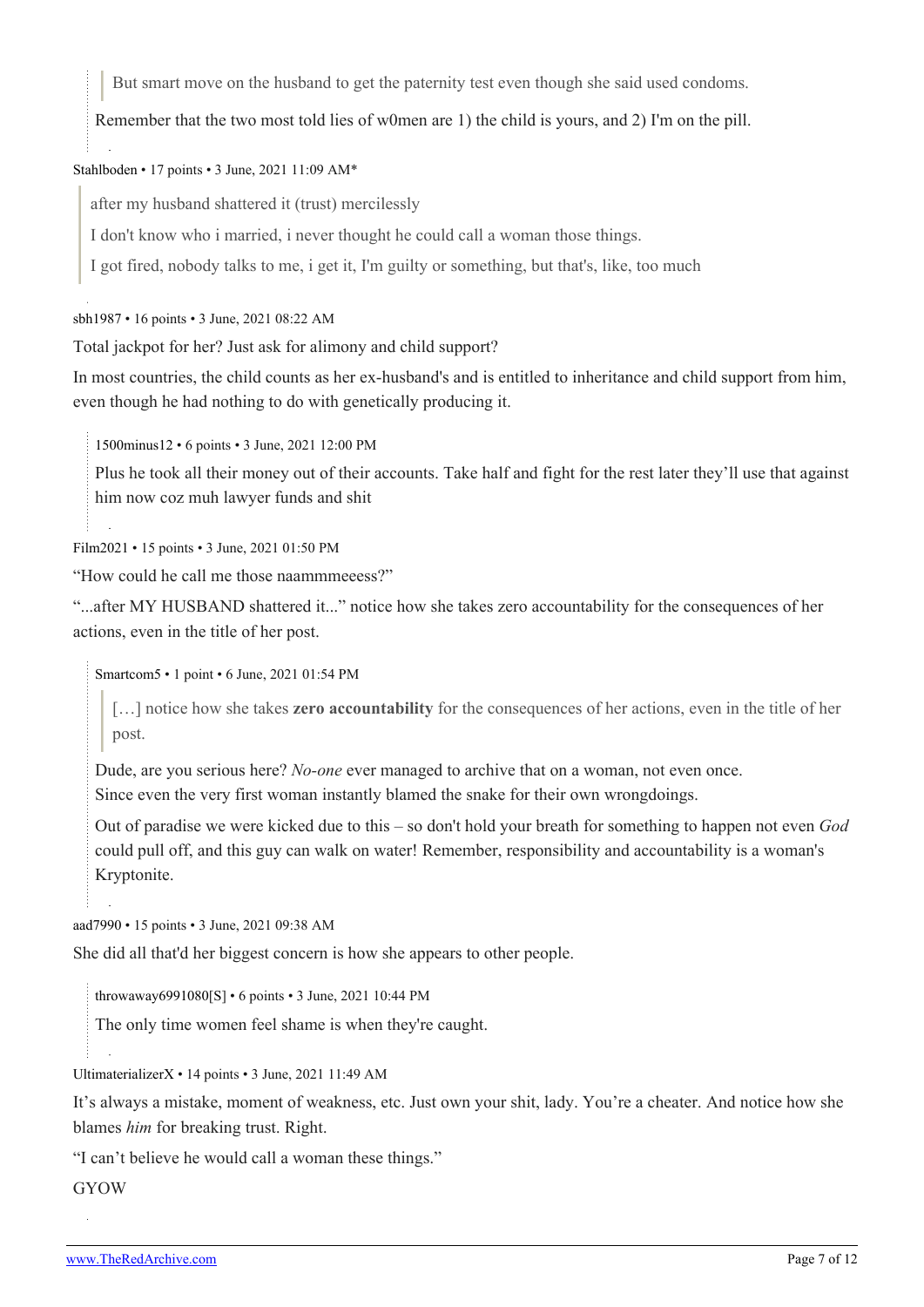[justthinkingabout1](https://old.reddit.com/user/justthinkingabout1) • 15 points • 3 June, 2021 11:22 AM

Name calling is SOO much worse than infidelity!! LiKe wHo dId i mArRY...

[xmetalmanx013](https://old.reddit.com/user/xmetalmanx013) • 13 points • 3 June, 2021 11:34 AM

Woman cheats on husband with chad. Spawns his crotch goblin. Woman most affected.

[meegtower](https://old.reddit.com/user/meegtower) • 12 points • 3 June, 2021 03:22 PM

I know I screwed up MAJOR. I'm the worst. I think so lowly of myself.

I fully own this and don't need a reminder about how bad it is.

Fascinating phenomenon. Women only ever admit fault so that they don't have to admit fault. And here at MGTOW we always said women can't admit fault. Apparently they can, if only for the paradoxical result of further denying it somehow. She's probably hoping someone would come along and say "it's okay, it's not your fault" so that *she herself* can proceed to tell herself exactly what they tell her.

I don't even know who I married at this point.

Neither did he.

[gnackered](https://old.reddit.com/user/gnackered) • 10 points • 3 June, 2021 03:03 PM

I like the bit where he got the kid tested "without her permission".

[Smartcom5](https://old.reddit.com/user/Smartcom5) • 1 point • 6 June, 2021 02:16 PM

Unfortunately, it might even backfire on him … Since in many countries around the world, it's actually against the law (and even a punishable offense, being finable) if the alleged father is to engage in paternitytesting *with·out* explicit consent of the mother.

Except that a mother who knows damn well that she cheated on him would never allow the testing. Thus, the man and children in question is not only withheld their right to know who is the real father, but it's actively refused to the alleged father – and Daddy Government even backs up the mother here and saves the cheating woman from facing the consequences of infidelity. And not only that, the government even encourages women to cheat, since they can get away scotts-free and loot the men financially – while the only one being cripple of rights and money is the alleged father.

Even if somehow done successfully by the man and the results would show he's not the biological father, the results are null and void in court since they're performed illegally. Talking about evil, hu?

Apart from that, in many countries a husband is **by default** the *legally responsible father* and due on alimony, if the pregnancy took place during the marriage and can#t be contested, even if DNA-tests would show he's not the actual father.

**tl;dr:** Men are f–cked either way anyway.

### [Marfi09](https://old.reddit.com/user/Marfi09) • 8 points • 3 June, 2021 07:57 AM

Child support from the AP, take half the assets of stbxh by divorce, move on to next cuck. Though she needs to come to an agreement some sort since money is short.

### [Low\\_Echidna4462](https://old.reddit.com/user/Low_Echidna4462) • 10 points • 3 June, 2021 11:09 AM

Lol she gets mad at him for calling her names after she cheated on him, fucked some random, and got pregnant. She deserves far worse.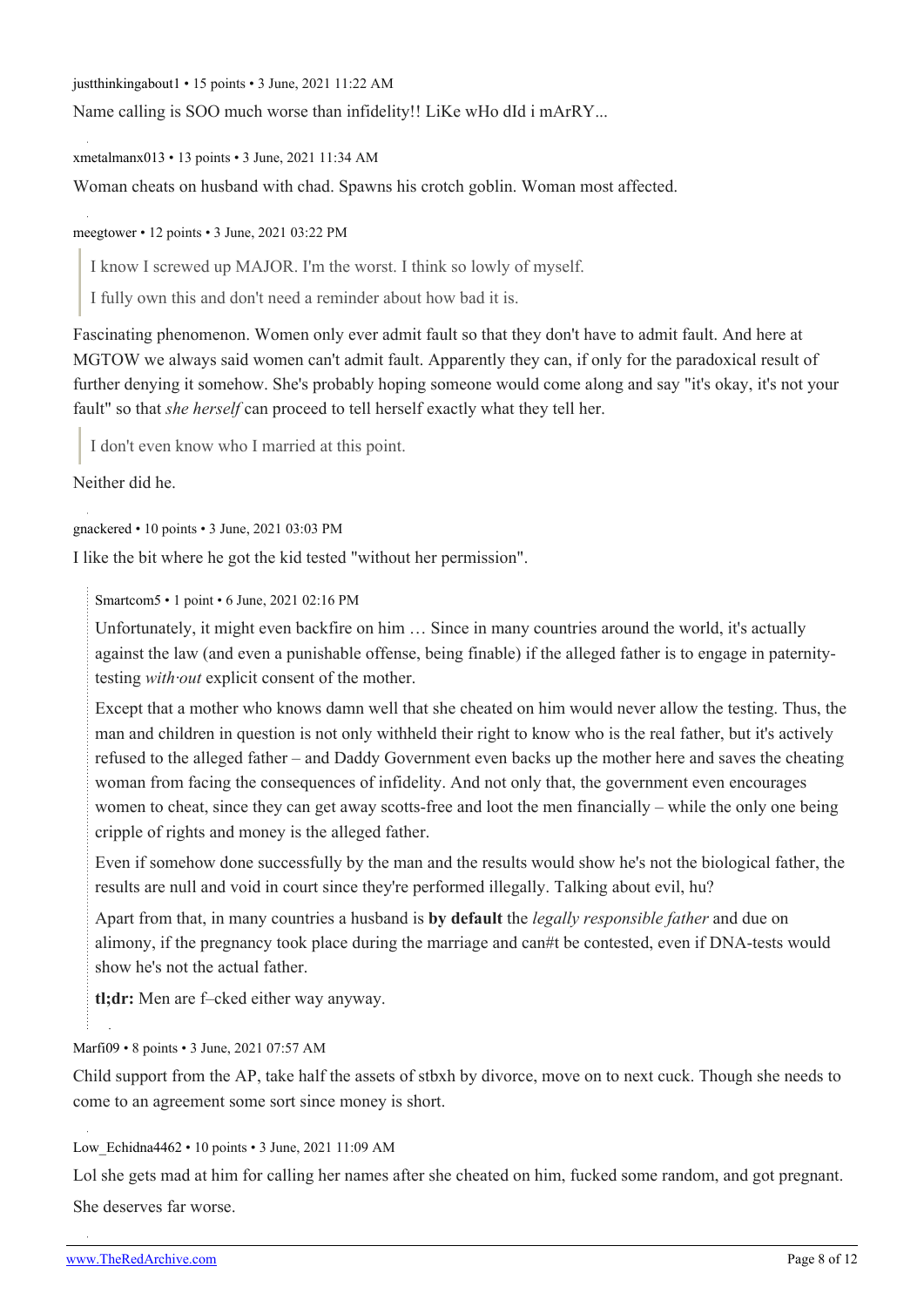[rubix\\_fucked](https://old.reddit.com/user/rubix_fucked) • 8 points • 3 June, 2021 11:29 AM

Learn from the mistakes of others. Don't get married.

[AbsoluteSereniti](https://old.reddit.com/user/AbsoluteSereniti) • 7 points • 3 June, 2021 12:11 PM

I know that baby was an affair baby. But man do I feel so bad for the child. Having done nothing wrong to be bought into this world like this... Who knows what kind of hell he will grow up in. I really hope she puts him/her up for adoption. Innocent child shouldn't deal with such mess.

[Teflon08191](https://old.reddit.com/user/Teflon08191) • 8 points • 3 June, 2021 03:40 PM

I'm actually impressed. She made it all the way to paragraph 4 before the tone shifted from "I fucked up." to "I'm the *real* victim here."

[omarsn93](https://old.reddit.com/user/omarsn93) • 7 points • 3 June, 2021 10:56 AM

Man i felt happy reading this lool got what you deserved bitch.

[deleted] 3 June, 2021 07:19 AM

[deleted]

[throwaway6991080\[](https://old.reddit.com/user/throwaway6991080)[S\]](https://theredarchive.com/r/MGTOW/comments/nr6qxl/i_cant_stress_this_enough_always_paternity_test/) • 9 points • 3 June, 2021 08:12 AM

This how Sharia law came about.

[QuickDrawDinoHunter](https://old.reddit.com/user/QuickDrawDinoHunter) • 6 points • 3 June, 2021 03:09 PM

Cheats on her husband, has the other dudes baby, gets called a cheap slut by her husband.....and shes surprised about all this? You know, you would think the gender who is so much more socially ept than us unevolved men would understand what is going on. NOPE, just surprised pickachu face.

[NeverNeverLandIsNow](https://old.reddit.com/user/NeverNeverLandIsNow) • 4 points • 3 June, 2021 12:25 PM

These idiots think they can just "fix" their relationship somehow, they need to realize that for a lot , if not most men, there is no fixing anything like that, her man will never fully trust her again, so there is no point in trying to fix the relationship, no trust = no relationship. Period.

MSP Generalist • 3 points • 3 June, 2021 04:09 PM You can't polish a turd.

[odditive](https://old.reddit.com/user/odditive) • 4 points • 3 June, 2021 01:16 PM

Even in the subject line she's blaming the husband for her own actions.

Which happened pretty much every time I've been cheated on as well.

[CA-GMOW](https://old.reddit.com/user/CA-GMOW) • 4 points • 3 June, 2021 09:31 PM

"Does That mean If I don't release him from those obligations that he'd have to pay me child support? I don't want child support but I'm just curious."

Dude is fucked, she knows she can get money out of him, is it me? or is marriage really a thing for the past? This is really a true reflection of how accountability goes with women.

[whyserenity](https://old.reddit.com/user/whyserenity) • 3 points • 3 June, 2021 11:29 AM

This is what must happen to every woman that cheats.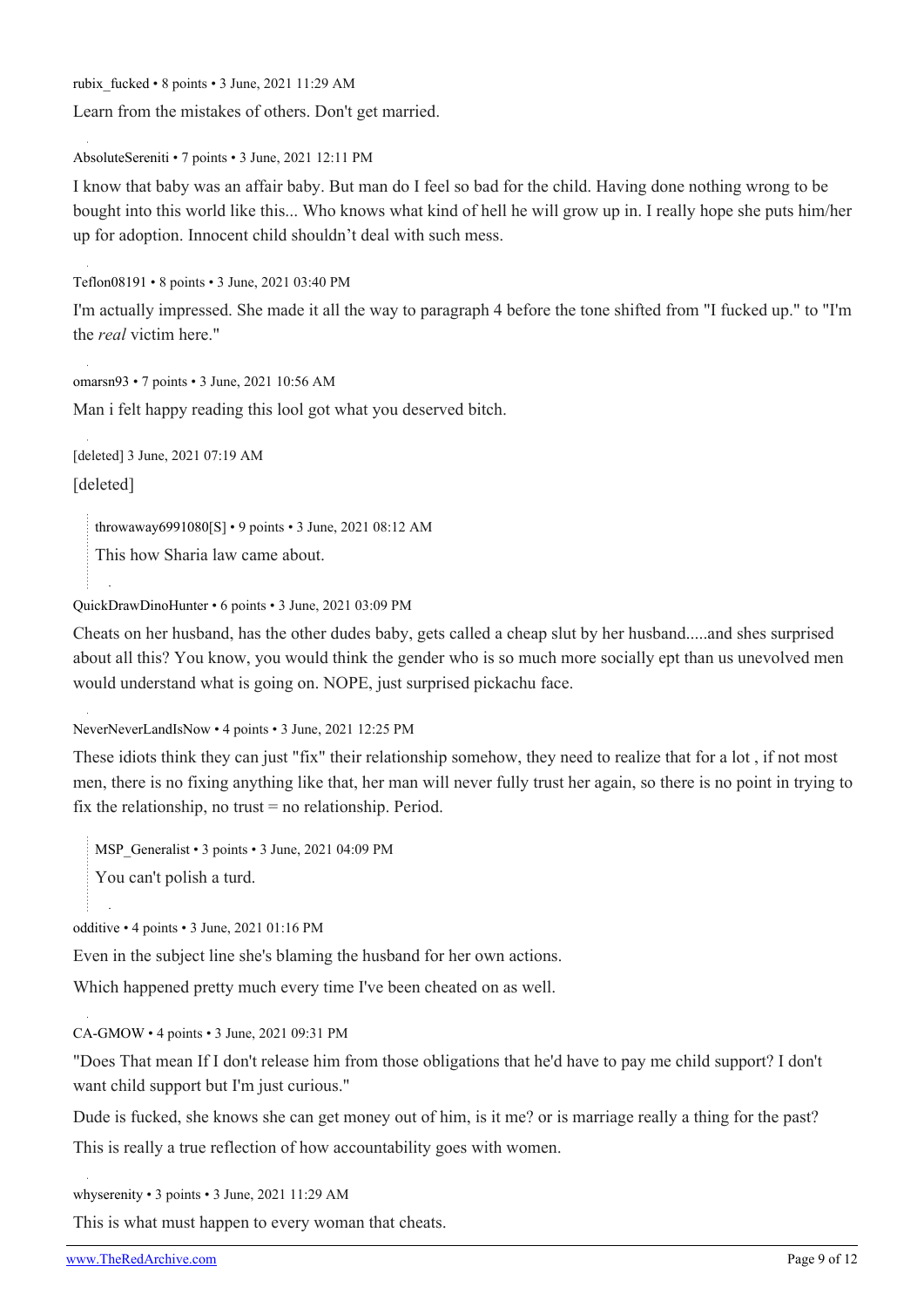[Canute87](https://old.reddit.com/user/Canute87) • 3 points • 3 June, 2021 05:38 PM

when they argue the first thing they do is go out and cheat

[-Solitude--](https://old.reddit.com/user/-Solitude--) • 3 points • 3 June, 2021 06:47 PM

I don't even know who I married at this point. I can't believe he could call a woman these things.

Notice how she makes it sound like he just up and called an innocent, harmless woman a bunch of really nasty things? She completely ignores that she isn't just "a woman" to him. She's a woman who completely blindsided him.

My god I hope she doesn't successfully sue for child support — it's plain as day that she'll *try*, but I really hope, for the sake of this guy, that she fails.

[ThereIsAlwaysVanilla](https://old.reddit.com/user/ThereIsAlwaysVanilla) • 3 points • 3 June, 2021 11:51 PM

Normally, I'm pro-life. But in her case, I'd be pro-get-the-fuck-out-of-my-life.

[zenithota](https://old.reddit.com/user/zenithota) • 3 points • 4 June, 2021 03:54 PM

"My husband and I had a baby a few months go."

The psychotic delusion is strong in this one.

[AquaPiranha](https://old.reddit.com/user/AquaPiranha) • 2 points • 3 June, 2021 01:49 PM

Karma really bit her in the ass  $\square$ 

[Iamthebackupplan](https://old.reddit.com/user/Iamthebackupplan) • 2 points • 3 June, 2021 02:44 PM

do you have a link to this?

[throwaway6991080\[](https://old.reddit.com/user/throwaway6991080)[S\]](https://theredarchive.com/r/MGTOW/comments/nr6qxl/i_cant_stress_this_enough_always_paternity_test/) • 2 points • 3 June, 2021 02:45 PM

[https://www.reddit.com/r/relationships/comments/nr40q4/how\\_can\\_i\\_34f\\_earn\\_the\\_trust\\_of\\_my\\_family\\_an](https://www.reddit.com/r/relationships/comments/nr40q4/how_can_i_34f_earn_the_trust_of_my_family_and/?utm_medium=android_app&utm_source=share) [d/?utm\\_medium=android\\_app&utm\\_source=share](https://www.reddit.com/r/relationships/comments/nr40q4/how_can_i_34f_earn_the_trust_of_my_family_and/?utm_medium=android_app&utm_source=share)

[throwaway6991080\[](https://old.reddit.com/user/throwaway6991080)[S](https://theredarchive.com/r/MGTOW/comments/nr6qxl/i_cant_stress_this_enough_always_paternity_test/)] • 2 points • 3 June, 2021 02:46 PM

Use

[https://www.removeddit.com/r/relationships/comments/nr40q4/how\\_can\\_i\\_34f\\_earn\\_the\\_trust\\_of\\_my\\_fa](https://www.removeddit.com/r/relationships/comments/nr40q4/how_can_i_34f_earn_the_trust_of_my_family_and/?utm_medium=android_app&utm_source=share) mily and/?utm\_medium=android\_app&utm\_source=share

For the archive

[shiv68](https://old.reddit.com/user/shiv68) • 2 points • 3 June, 2021 04:57 PM

"It turns out that he actually ordered some paternity tests, and administered them without my knowledge / permission on the baby when I was asleep."

Boy her husband was one sneaky bastard. Without her permission is unforgivable.

[MotorAggressive5115](https://old.reddit.com/user/MotorAggressive5115) • 2 points • 3 June, 2021 07:57 PM

I actually buy this as legit because she doesn't come clean with the full story until halfway in.

Butt fux admins • 2 points • 3 June, 2021 11:47 PM

She "owns up to" the affire and then instantly starts trying to manipulate the reader and make herself out to be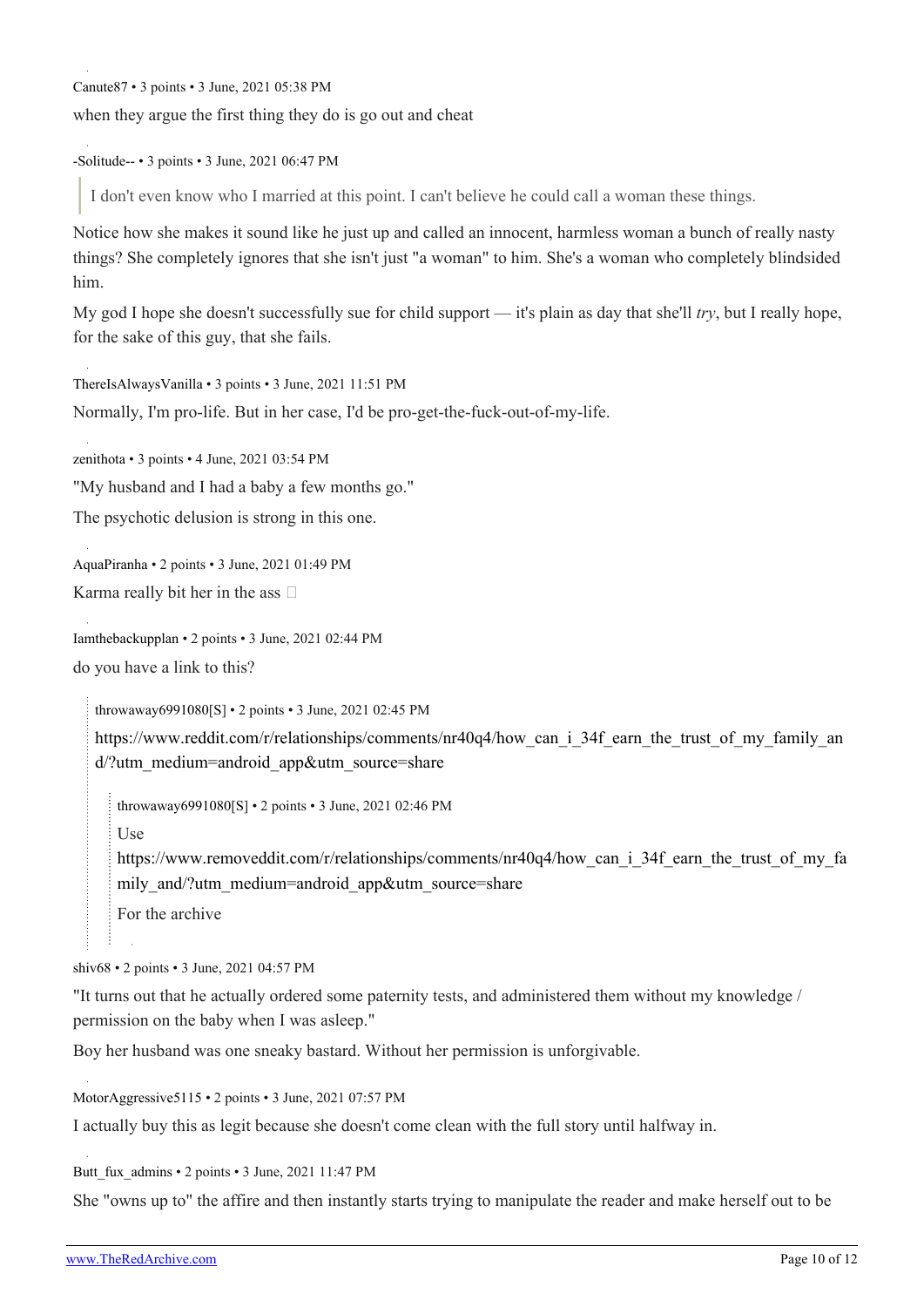the victim. Stop trying to blame your ex husband for the consequences of your actions. You didn't lose your family/friends and boss because your husband told them. You lose the support of those people because of your own actions. If you come after your ex for child support then you are truly a demon that should not be raising a child in the first place.

[YR\\_Entertainment](https://old.reddit.com/user/YR_Entertainment) • 2 points • 7 June, 2021 02:51 PM

Look at how she actually still tries to play the victim card. "I can't believe he could call a woman such things". Every miniscule opportunity is used to act like he's somehow the one at fault.

[throwaway6991080](https://old.reddit.com/user/throwaway6991080)[\[S\]](https://theredarchive.com/r/MGTOW/comments/nr6qxl/i_cant_stress_this_enough_always_paternity_test/) • 1 point • 3 June, 2021 10:43 PM

Update husband had a prenup and she's trying other it thrown out and have him on the hook.

[Kenaujak](https://old.reddit.com/user/Kenaujak) • 1 point • 3 June, 2021 02:55 PM That's not punishment ENOUGH

[BuildItMakeIt](https://old.reddit.com/user/BuildItMakeIt) • 1 point • 3 June, 2021 03:11 PM

Sounds fake.

In reality, everyone would be blaming the husband for leaving, and she would have people coming from afar to give her gifts for being such a Strong Independent Woman.

She would get a promotion at work, her mother and friends would throw a divorce celebration, news media would come to give her publicity about how horrible her husband is for financially and emotionally abusing her...

[trump4president2024](https://old.reddit.com/user/trump4president2024) • 1 point • 3 June, 2021 05:37 PM

Do it while you can.

I believe paternity testing will soon become illegal in the USA and all western thot countries.

Under the Gene Diagnostics Act of 2009, secret paternity testing is already illegal and France recently banned paternity testing entirely.

<https://www.quora.com/What-is-the-logic-behind-France-banning-paternity-tests>

[Coslin](https://old.reddit.com/user/Coslin) • 1 point • 3 June, 2021 06:01 PM

kEeP yOuR nEgAtIvE tHoUgHtS tO yOuRsElF!

[adam1260](https://old.reddit.com/user/adam1260) • 1 point • 3 June, 2021 08:12 PM

LMAO he calmed down when he realized she was admitting to cheating on him and still lying out of her ass the entire time "We used protection" Probably realized there's no chance at her being a decent mother

[slver6](https://old.reddit.com/user/slver6) • 1 point • 3 June, 2021 09:23 PM

OMG, what she said in the second picture is true? he is liable to pay child support to a cheating whore? even if there is proof the baby is not his?

[maldad1078](https://old.reddit.com/user/maldad1078) • 1 point • 3 June, 2021 10:59 PM

My great grandmother used to say:

The kids from my daughters are my grand kids.

The kids from my sons, well, I don't know.